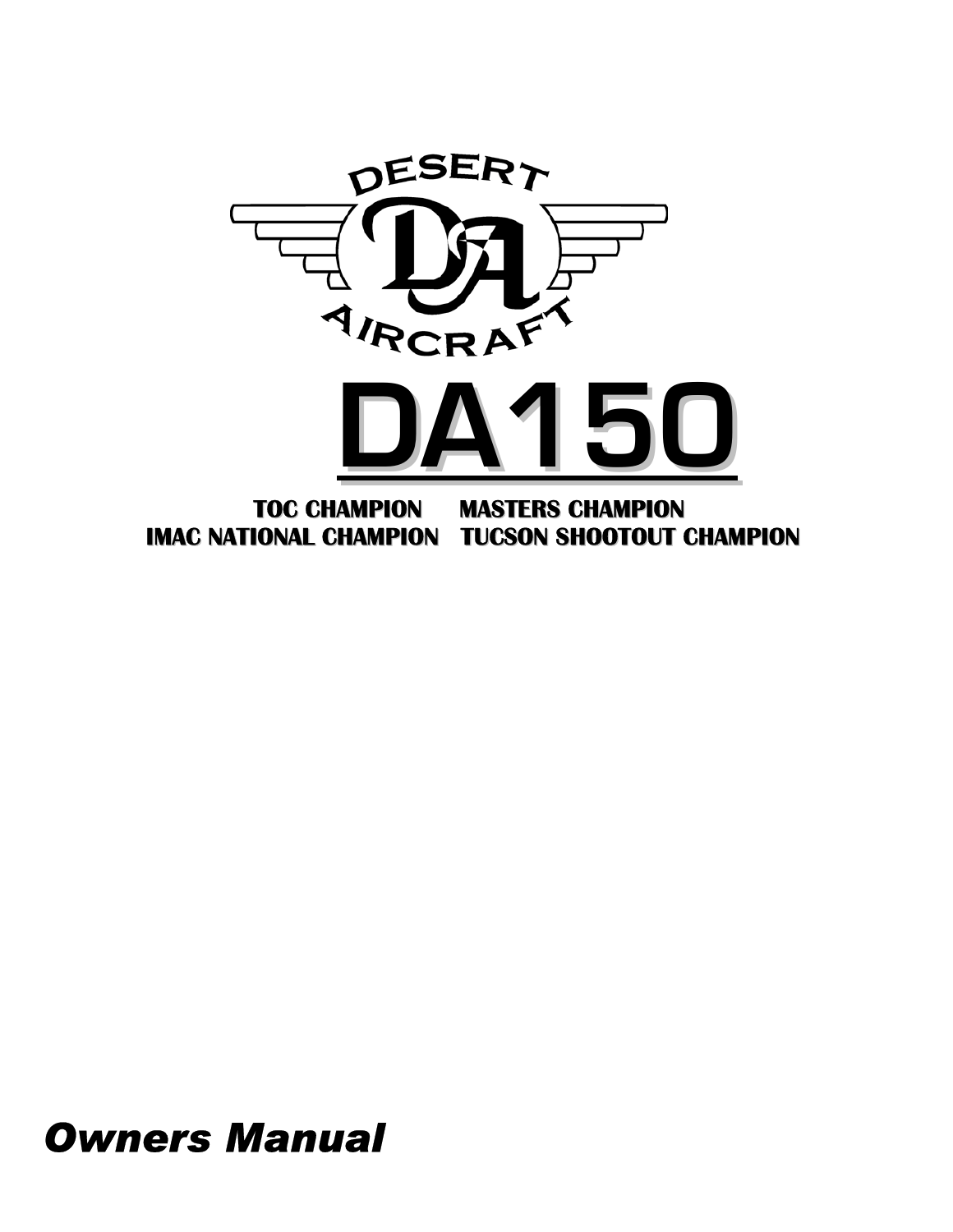### *Introduction*

 *The DA150 was designed to provide the highest quality and performance in Giant Scale modeling. Unlike most other large gas engines on the market, the DA150 is not a combination of various industrial motor parts. Desert Aircraft computer designed the DA150 from the ground up as a high performance aircraft engine. We did not cut any corners. Existing cylinders, pistons and crankshafts were plentiful and cheap, but did not offer the performance and other features that we needed. The DA 150 pistons, cylinders and crankshaft were designed by, and manufactured exclusively for, Desert Aircraft.* 

 *The design features long connecting rods and high piston pin location for better rod angularity and piston tracking with less cylinder and piston wear. Three large crankshaft bearings are used to offer maximum stability and longevity. The pistons and crankshaft are very well balanced, providing the smoothest vibration levels for your airframe and radio system in its class.* 

 *Rather than use a shaft extension to gain clearance between the prop and the cylinders and carburetor, the front section of the case is long, with a bearing right behind the prop hub. Not only does this provide a very stable crankshaft, it also makes fitting the engine and mufflers in the cowl, much easier.* 

 *The crankcases are CNC milled from 7075 T6 aluminum alloy. Along with excellent fit and finish, precise bearing alignment is insured, which is critical to engine performance.* 

 *The reliable Desert Aircraft auto advance, electronic ignition system insures easy starting and high performance. This ignition provides a powerful spark, yet is fully shielded to insure protection from R/F noise.* 

 *The DA150 has proven to be the ultimate aerobatic engine by dominating and winning the 1999 World Aerobatic Masters, the 2000 Tournament of Champions, 2001/2003 IMAC Nats, 2001/2003 Tucson Shootouts, 2002 and 2003 JR Challenge.* 

 *Congratulations and thank you from all of us at Desert Aircraft for choosing to own the best in Giant Scale engines!*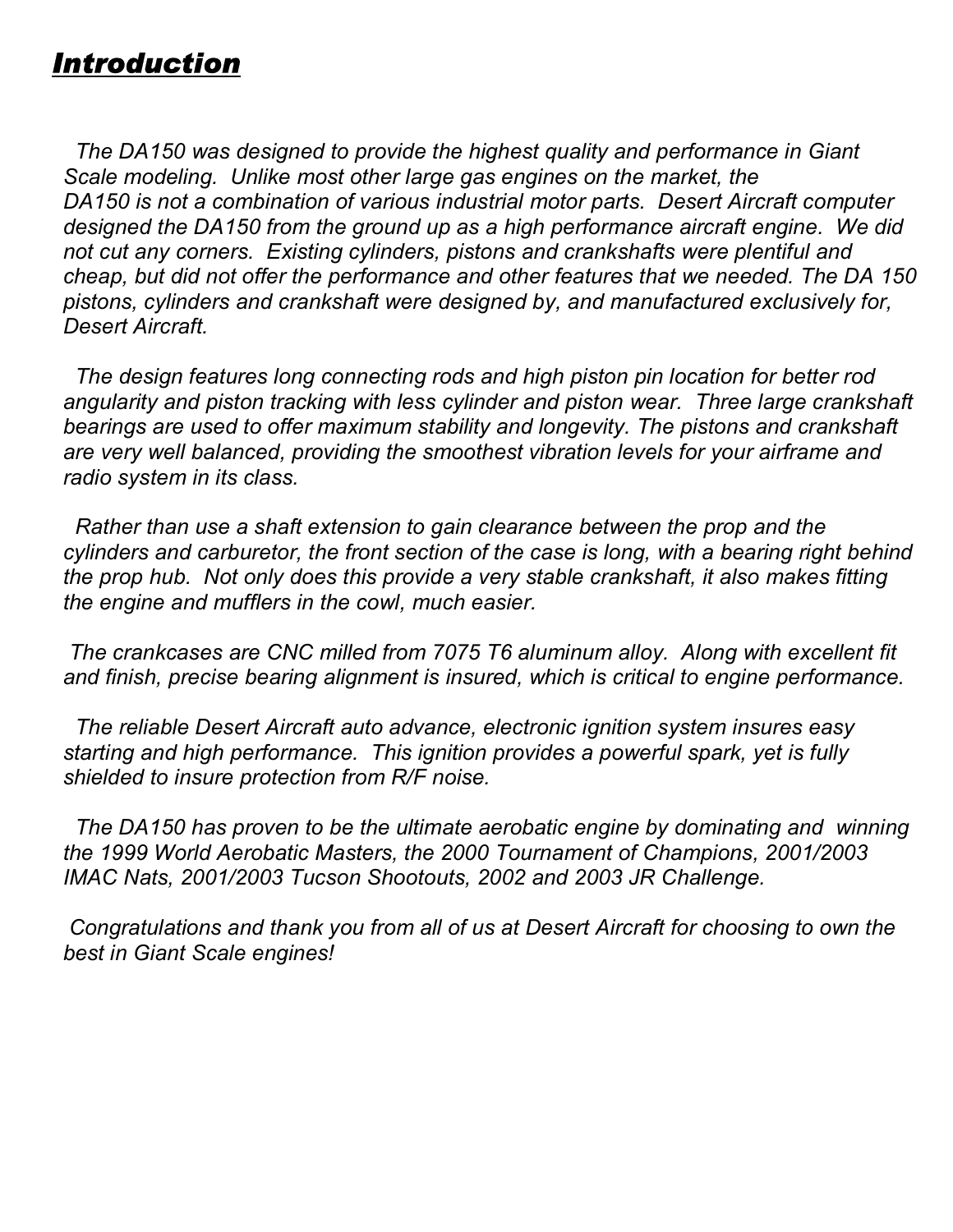### *1 Safety Instructions*

**WARNING!** This motor can cause severe harm to you, and or others, if misused or if these safety precautions and instructions are not observed. Desert Aircraft is not responsible for any loss, injury or damage resulting from the miss-use of its products. You alone are responsible for the safe operation of your motor. If you do not agree with the above, do not operate the engine.

- ! **Read all instructions before operating your motor.**
- ! If you have any questions about any aspect of operating this motor, do not attempt to start or operate it.
- ! Never operate the motor or fly alone.
- ! Keep away from the prop while operating the motor. Do not wear loose clothing near the motor or prop. Do not run the motor near loose material such as dirt, gravel, power cords, ropes, sand, etc. Loose material can be drawn into the turning prop causing injury or damage.
- ! Always operate the motor in an open area. Do not operate indoors.
- This motor can develop tremendous thrust. Make sure the aircraft is properly secured when starting or operating the motor.
- **Inspect motor mount bolts and firewall integrity before operating the motor.**
- ! Anyone in the immediate area of the motor should use eye protection during operation of the motor.
- ! When operating the motor, never stand, or allow anyone else to stand, in front of, or to the side of the propeller. Always stand behind the propeller.
- ! Keep spectators at least 30 feet away when operating the motor.
- **Turn off the motor before making any adjustments.**
- ! Always use the proper size propeller. Never use a damaged, modified or repaired propeller.
- ! Always use the correct length propeller bolts. Do not use spacers behind the propeller.
- **EXECT:** Spinner cones must not touch the propeller.
- Check that the propeller bolts are tight before every flight.
- ! Always install an ignition kill switch to stop the motor.
- ! Adjust the carburetor linkage so that the motor will stop when the carburetor is completely closed.
- ! Gasoline is extremely flammable. Be careful of any sparks from electrical contacts such as fuel pumps, battery chargers, etc. Do not allow smoking in the area of your fuel supply or motor. Store fuel in approved containers and in well ventilated areas.
- **EXECUTE:** Allow the motor to cool before touching or fueling.
- ! Always turn the prop a few revolutions after running the motor to discharge the ignition system.
- . The ignition system develops extremely high voltage. Do not touch it during operation.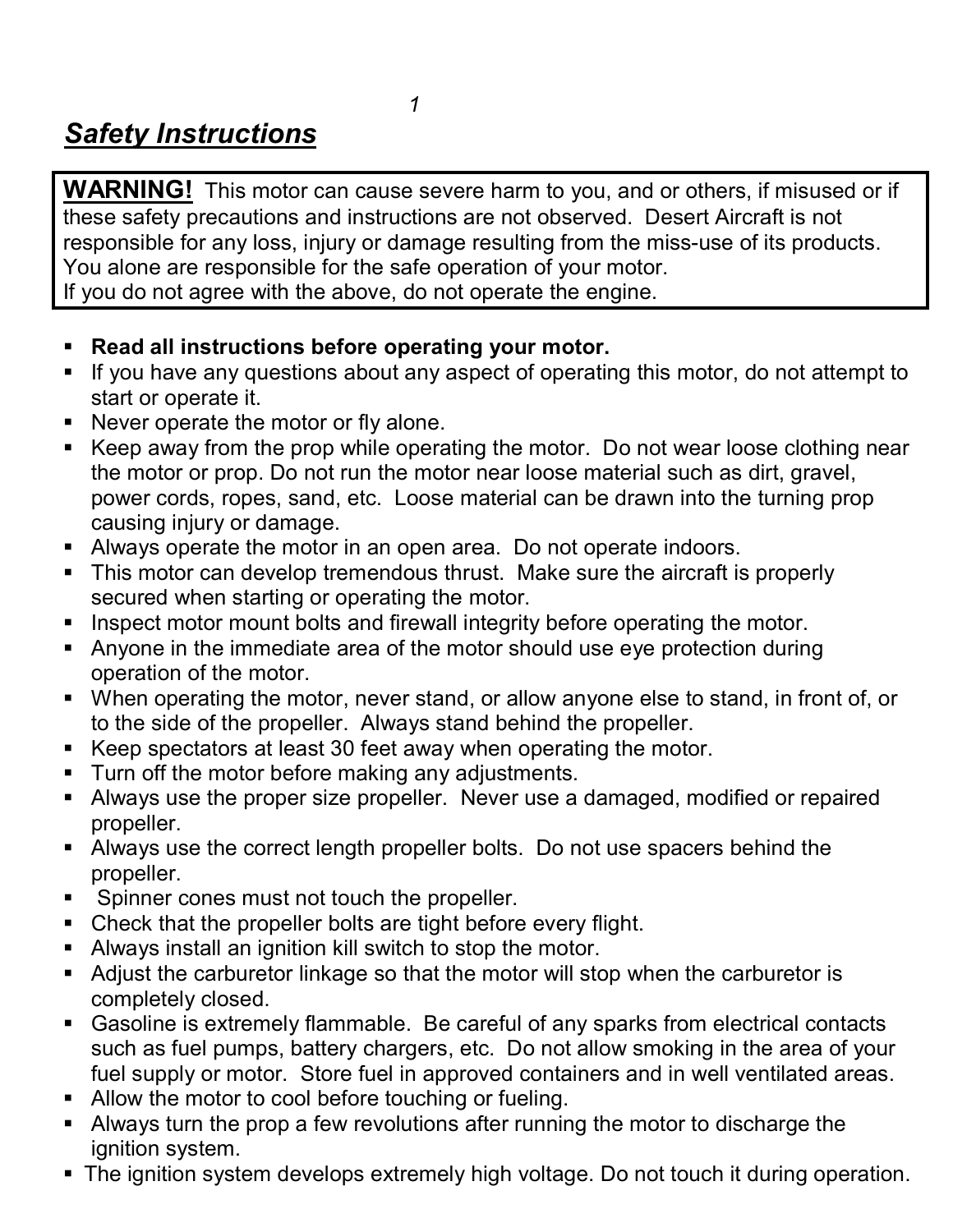#### 2

### *Motor Installation*

- ! Mount the motor using high grade 1/4" or 6mm bolts with washers and locking nuts on the rear of the firewall. Make sure your firewall is structurally sound. The crankshaft centerline is in the exact center of the rear mounting plate bolt pattern.
- The carburetor is equipped with a 4-40 ball link. Make sure the carburetor's idle set screw is removed or set so that the carb can be fully closed by the servo at low trim. Use a high quality servo for the throttle. A poor quality servo or linkage will not provide accurate and repeatable throttle settings. Don't use metal to metal linkages.
- ! **Do not remove the butterfly/throttle shaft return spring**. One end of the spring can be cut or un-hooked to relieve tension. Removing the spring allows damage to the brass plate from vibration.
- ! Do not try to rotate the carburetor 180 deg. on the mounting block or remove the butterfly shaft assembly. Do not remove the composite carburetor mounting block from the reed valve assembly. It is sealed with a special sealant and may not re-seal correctly if removed.
- ! When not using case pressure for a smoke pump, make sure the hole for crankcase pressure (on the case, near the carb mount) is sealed.
- ! The carburetor needs at least 1 1/2" (38mm) of clearance between the intake and the bottom of the cowl. If there is less than 1 1/2", make an opening in the cowl below the carb at least as large as the carb intake diameter.
- ! Since the carburetor must often be adjusted differently with the cowl on as compared to off, we recommend small access holes be made in the cowl for adjusting the needle valves. Sometimes the needles can be reached through the cowl's openings for the exhaust system.
- ! A 50 oz. (or larger) fuel tank is recommended. The tank must be vented. The carb has a strong pump, so the tank can be mounted almost anywhere. The fuel line must be gas compatible and have an inner diameter the same or larger than the carburetor's fuel inlet fitting's inner diameter. Make sure all fuel line connections are secure. Small nylon zip ties work well to keep the fuel line on the metal fittings. Make sure the fuel line is secure and not touching the exhaust or cylinder fins. An inline fuel filter is recommended.
- Cooling is critical to motor performance and longevity. Allow as much cooling air as possible in from the front of the cowl. Allow an opening at least 2 1/2 times larger at the rear or bottom of the cowl for the hot air to escape. **Air must flow through the cylinder fins** to properly cool the motor. Air ducts can be made from thin plywood, fiberglass, or aluminum sheet to guide and force air from the front inlets to and through the cylinder fins. Don't let the air take the easy way out! Make it go through the fins.
- ! Depending on the location of the exhaust system, and cowl airflow, the carburetor may need some air cooling also. A hot carb can be erratic in flight or make the motor hard to restart. Sometimes placing heat shielding material between the exhaust and carburetor can help.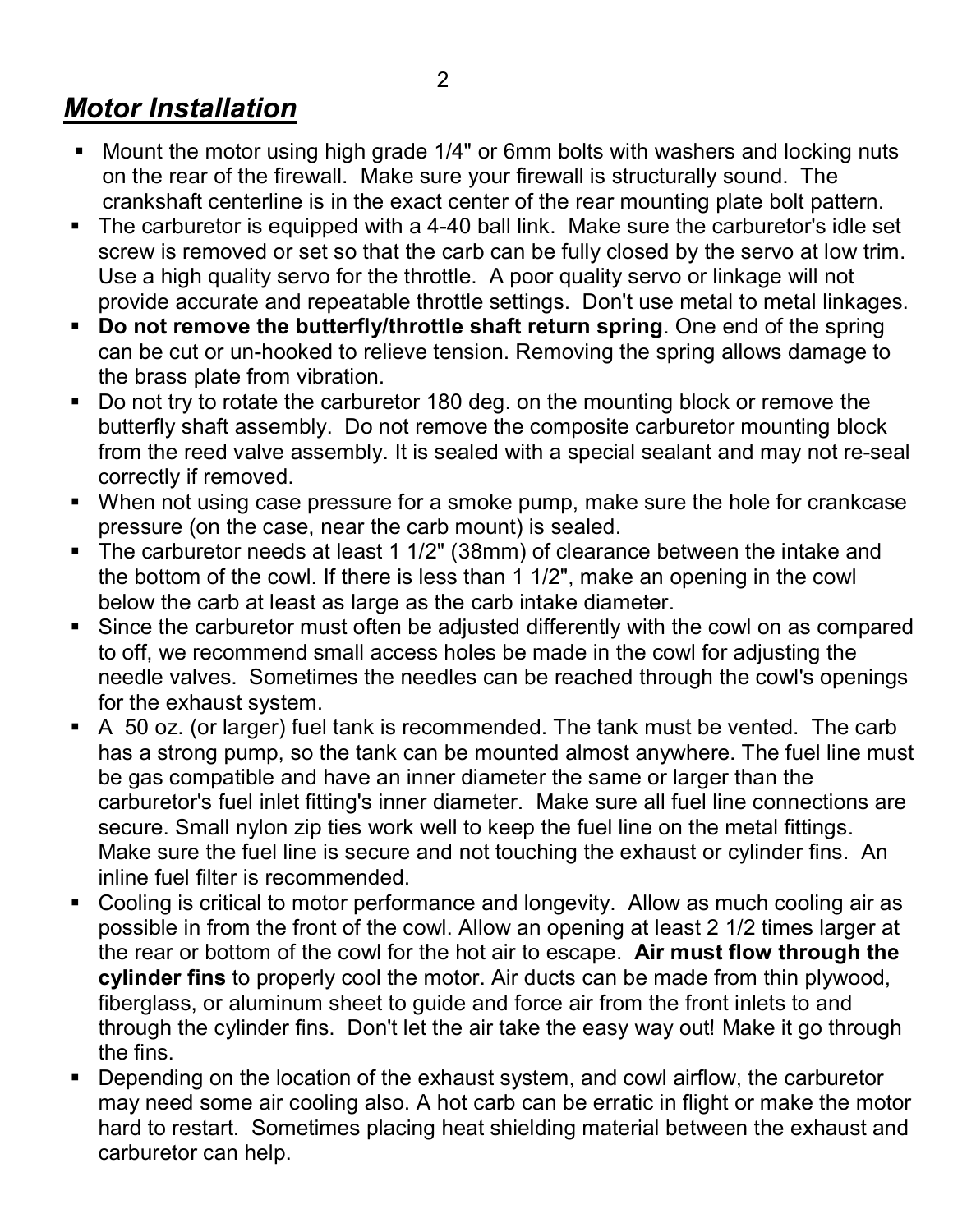#### $\sim$  3 *Ignition System*

- When making electrical connections to the ignition system, use the same gauge wire (or larger) as used on the red and black power leads on the ignition module, all the way to the battery pack. Keeps wire length to a minimum. Heavy-duty plugs, as supplied on the ignition or as used on electric cars and planes, are recommended.
- Use a high quality switch such as JR's heavy-duty switch. Standard size R/C receiver switches are not recommended.
- Isolate the charge circuit from the ignition while charging the batteries. In other words don't "charge" the ignition module.
- Use 4.8 or 6 volt batteries only. Higher voltage will damage the ignition system and will void the warranty. We recommend a 1200 mAh or larger capacity pack. With this size, the ignition should last longer than your receiver pack will. If the meter shows 5.0 volts or less, don't fly, re-charge.
- Unlike some ignitions, the Desert Aircraft ignition is designed to spark only when the prop is flipped at a high speed. If the prop is not turned over at "starting" speed, the ignition will not fire. This helps to prevent the motor from firing accidentally. Unless you are having problems starting the motor, don't bother "testing" the ignition with the plug removed from the cylinder.
- When removing the spark plug caps, PULL STRAIGHT out on the caps. **Do not pull on the shielded ignition wires!** If caps seem loose and are not making a solid metal to metal contact with the spark plug base, use a small hose clamp around the base of the cap to keep them firmly attached to the base of the plug. To prevent radio interference, the spark plug caps must have the split retainer ring around the base to insure a tight fit. - DON'T FLY WITHOUT THEM!
- Protect the shielded plug wires from rubbing against fiberglass or sharp edges of wood or metal. Rubber grommets and plastic "spiral wrap" insulation from automotive or electronic supply stores work well. Holes in the braided shielding can emit R/F noise (i.e.: RADIO INTERFERENCE!)
- Keep ignition components and wiring separated, as much as possible, from your receiver, receiver battery, servos, wiring and switches.
- Donít use metal-to-metal linkages to operate the throttle.
- Always perform a radio range check before flying. Range with one section of the antenna extended should be at least 80 to 100 Ft. with the plane on the ground and the motor running. If there are "glitches", DON'T FLY! Check for holes in the braided shielding or loose connections (spark plug caps, connectors and switches). If that doesn't solve the problem, re-locate your ignition and receiver components farther apart. If the problem persists, return the ignition to Desert Aircraft for inspection.
- Timing is set at the factory and should not need adjustment. Contact Desert Aircraft if you have any questions regarding timing.
- Only use NGK CM-6 spark plugs. Other plugs may not fit the plug caps firmly.
- Plug gap is .015î to .020" (.38 to .50 mm)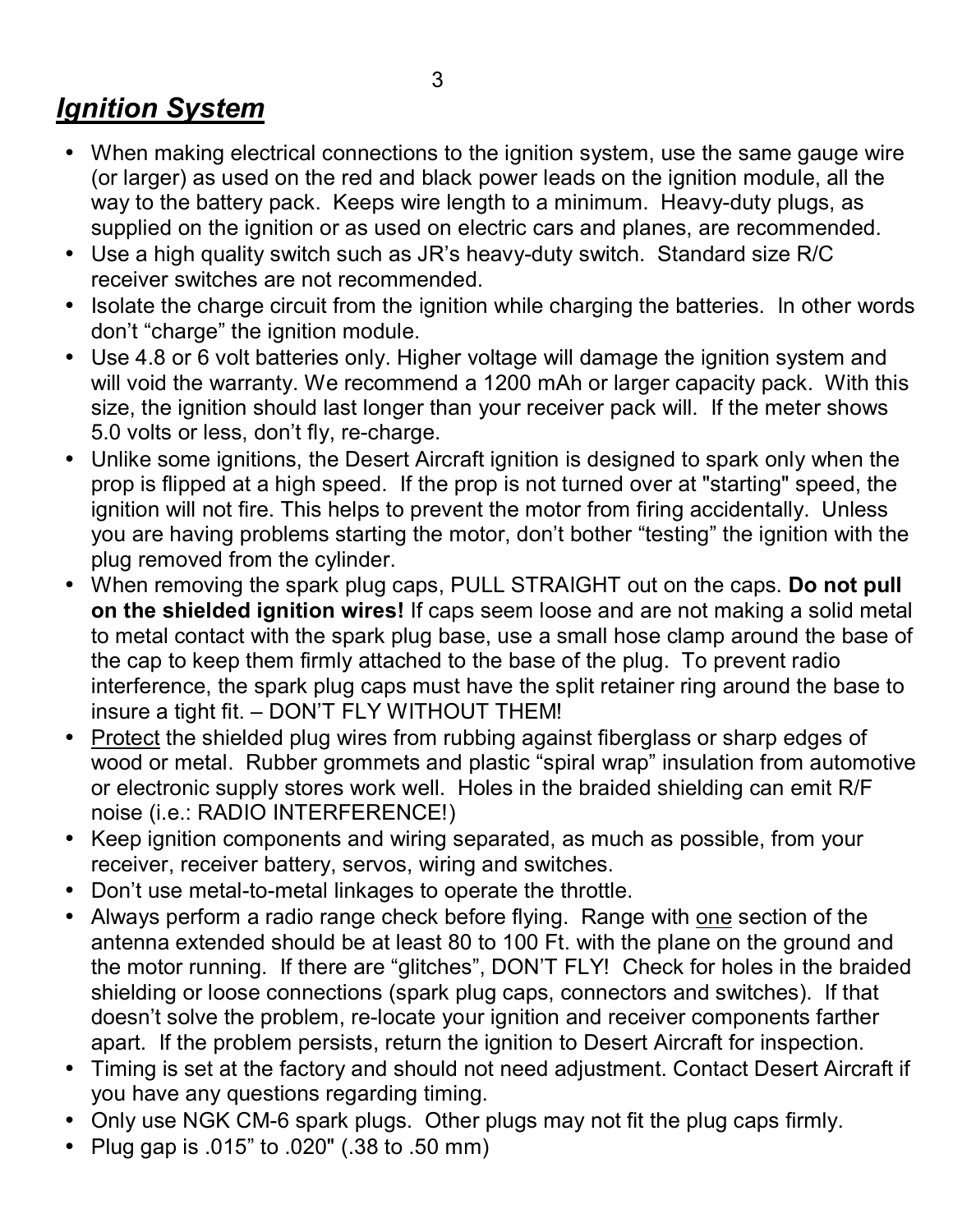#### 4 *Fuel and Oil Mix*

- Mid to High octane gas is recommended.
- We recommend filtering your fuel, between your fuel container and your plane's fuel tank. Also, a high flow inline filter, or clunk/ filter between the tank and motor is a good idea.
- For break-in, we recommend a petroleum based oil such as Lawn Boy Ashless or Ryobi. Mix either at 32 to 1. These oils allow the rings to seat correctly. Switch to synthetic oil after 4 to 5 gallons of fuel have been used.
- After the break-in process, we recommend a high quality synthetic oil. As for brands of oil, there are many good ones on the market. Two that Desert Aircraft recommends and their mix ratios are: "Amsoil 100 to 1 Pre Mix" (100 to 1) and Bel-Ray H1- R (50 to 1) They can be found at most motorcycle shops.
- Make sure the plane's tank is well vented and the fuel clunk moves freely.
- Use of any other fuel or additives such as methanol, nitromethane, etc., can harm the motor and will void the warranty.
- Do not use Aviation Gas!
- Do not use any silicon sealers on the fuel system. Gas can break it down and carry it into the carb.

### *Recommended Props*

- Always inspect your prop and spinner and tighten prop bolts before each flight!
- While special break-in props are not required, they can help speed up the break-in process and reduce the risk of over loading the motor.
- The following props are recommended: For break-in: Bolly 30x12, Menz 30x10, 32x10 Mejzlik 30x10 For normal use: Bolly 30x12, 30x15, 32.5x11 Menz 30x10, 30x12, 32x10, 32x12 Mejzlik 30x10, 30x12, 32x10 2 blades, and 28x12, 29x12 3 blades AirModels 32.5x11 2 blade, 28x12, 29x12 3 Blades
- Smaller diameter props with more pitch will help reduce noise.
- The DA150 has a very wide power band. The "normal" peak operating rpm for aerobatics is 5,500 to 6,500 rpm, depending on prop selection, sound requirements and pilot preference. While with fine tuning it is possible to have an idle as low as 800 rpm, normal "reliable" idle rpm is  $1,200$  to  $1,400$ .
- Always use a drill guide to drill your props.
- Always check the balance of your prop.
- For safety, we recommend painting the tips of your props (front and back) with a bright color, especially black props.
- Never use a damaged or repaired prop, or a prop that has struck the ground or any other object. Damage that can be hard to see, could turn into disaster when turning at thousands of RPM.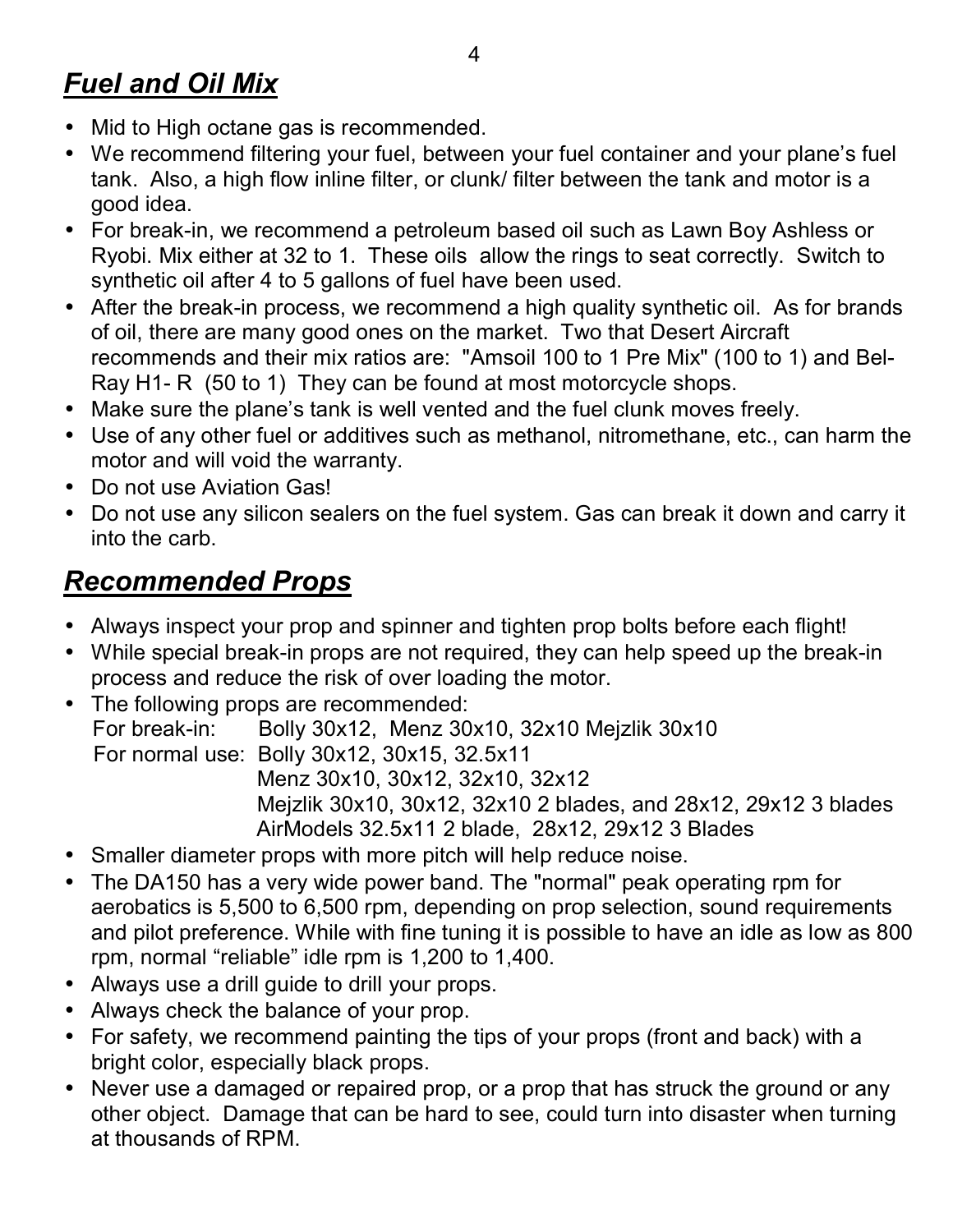## *Starting*

- 1. Check that prop bolts are tight and spinner is secure.
- 2. Make sure the starting area is free of dirt, sand, gravel, or other loose debris
- 3. Turn on the radio system and check the throttle operation and position.
- 4. Have someone (with eye protection) firmly hold the plane.
- 5. Close the choke completely.
- 6. Open the throttle to approximately 1/4 position.
- 7. Turn on the ignition. ALWAYS BE PREPARED FOR THE MOTOR TO START ON ANY FLIP OF THE PROP!
- 8. Always wear a heavy leather glove when starting the motor.
- 9. Give the prop a quick, firm, flip counter clockwise. Follow through quickly as you flip the prop so your hand is out of the propeller's path. Repeat until the motor fires or "pops".
- 10. Open the choke.
- 11. Set throttle to idle position. (carb butterfly plate slightly open)
- 12. Flip the prop again until the motor runs.
- 13. Let the motor warm up for 15 or 20 seconds before advancing the throttle.

### *Needle Adjustments*

- The needle farthest from the motor is the "High End" needle. The needle closest to motor is the "Low End" needle. Turning the needles clockwise "leans" the fuel mixture. Turning the needles counter-clockwise "richens" the fuel mixture.
- Settings will vary with altitude, temperature, humidity, fuel, carb variances, etc. A consistently good starting point is: **5/8 of a turn open on the Low needle, 2 turns open on the High needle**. The Low needle is very sensitive and should not vary much, if at all, from the 5/8's setting.
- Adjusting either needle can have a slight effect on the other. Example: leaning the low needle can "slightly" lean the high range.
- Adjust the High End needle to peak rpm. A tachometer is a great help, but remember that the RPM may drop a little after every start due to heat build up. Don't lean the mixture any more than necessary. If the rpm steadily drops at full throttle or fades on long vertical maneuvers, the motor is too lean and is over heating.
- Adjust the Low End needle until you achieve a smooth idle and a reliable transition to high throttle. Generally if the motor "stutters" or "coughs" in the mid range or when the throttle is advanced, the low end needle is too rich and possibly even the high end needle. If the motor dies quickly, the low end is probably lean.
- Operating the motor overly rich not only reduces power, it creates other problems such as poor transition, pre-mature carbon build up, fouled plugs, excessive exhaust residue, sticking rings, and rough running.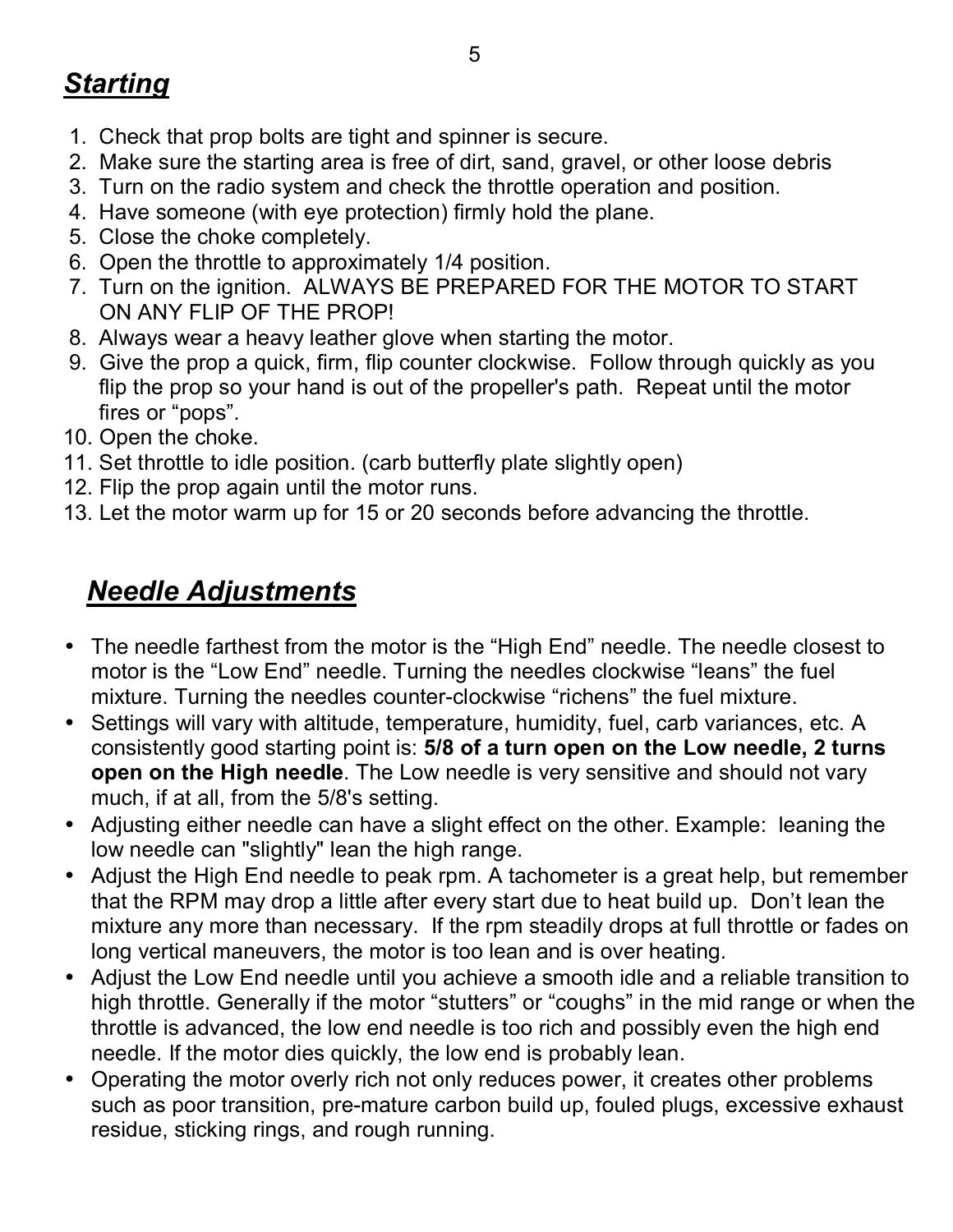### *Trouble Shooting*

#### **Motor won't start**

- Check battery voltage (should be 5.0+ volts) and all ignition connections, wiring and switches. Wires can break from vibration near connectors.
- Check tank venting, clunk position, and fuel flow.
- Is the case pressure tap sealed? ( 1/4" 28 threaded hole in the rear case, near carb)
- Does fuel move towards the carb when the prop is flipped?
- If carb isn't priming, is choke plate closing completely? Is the carb or carb mount loose causing an air leak? Look for fuel seepage.
- Is throttle set at idle or slightly higher after motor "pops" and choke is opened?
- Make sure prop is flipped over with authority. The ignition won't fire at low speed.
- If a lot of fuel drips from carb, the motor might be flooded. If so, remove and dry, or replace, the spark plugs. Try starting again without using the choke.

#### **Motor runs poorly in knife edge and/or inverted flight**

- The motor might be too rich. Make sure both needles are adjusted to peak performance.
- Check that the fuel clunk is not stuck in the wrong position.
- The most common cause of this problem on gas aircraft motors is the variation of airflow around the carb inlet and the carb pump metering hole (located on the "shiny" carb diaphragm cover). The carb has a hard time adjusting to positive and negative pressures in and around the cowl. If the meter hole senses the prop blast or some other pressure variance, it will usually cause the carb to pump more fuel, which in turn makes the motor run rich. One symptom is that the motor becomes rich on take off. Sometimes the metering hole is in side the cowl and the carb intake is out side in a very different environment. Even with both inside the cowl, there can be enough of a variance to affect the performance. The optimum is to have both operating in the same environment. These problems, and the cures for them, vary from plane to plane. Since the problem usually only occurs in flight, bench testing won't help much. It may take several test flights to sort it out. Here are some things to try:

1) Fasten a small shield over the diaphragm hole. Thin aluminum works well (soda can!). This protects the hole from direct blasts of air.

2) Horizontal cooling shroud plates in front of the cylinders, not only help lower engine temperatures, but also help protect the carb area from turbulent airflow in the cowl.

(continued)